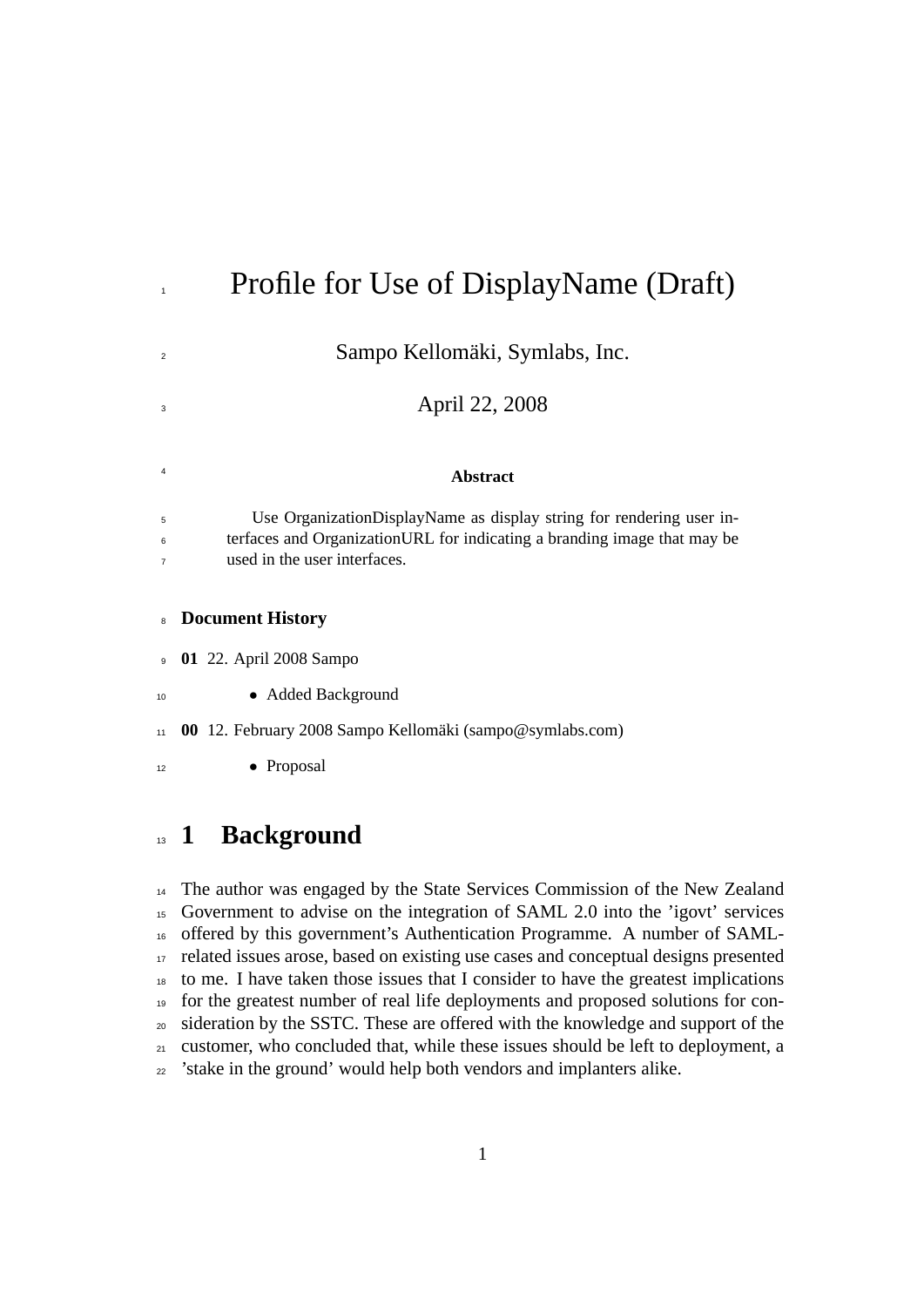## **2 Introduction**

 When presenting user interfaces, a SP often needs to refer to the IdP in a user friendly way, e.g. to present options in IdP selection screen, and conversely, the <sup>26</sup> IdP may occasionally need to refer to the SP in a user friendly way, e.g. to present federation confirmation question.

 User friendly presentation usually is a short displayable string that identifies the entity to the users. The string may appear as an option in a popup menu, as an HTML form button, or even as a link. Sometimes a small button image could be 31 used as button or link.

 Generally the referred entity (for sake of discussion call this "IdP") cares, for 33 branding reasons, how it is displayed to the users so ideally the referred entity <sup>34</sup> should have some way of conveying the display string or icon to the displaying entity (for sake of discussion call this "SP").

 Currently SAML 2.0 has poor facilites for automatically determining or convey-<sup>37</sup> ing the display string or icon. Most products seem to have local configuration parameters to set the display strings for the members of the Circle of Trust (CoT). This solution has a number of problems:

- 1. Configuring these options is manual step and as such error prone and costly.
- 2. Automated CoT construction, e.g. using Well Known Location method of metadata exchange [\[SAML2meta\]](#page-6-0), p.29, becomes difficult as there is no au-<sup>43</sup> tomatic way to determine the display string or icon. Currently most products appear to try to construct it from the EntityID, but this is suboptimal as Eni- tytIDs were not necessarily designed to be displayed (neither should there be such constraint on them).
- 3. If SP administrator configures the display string such that consumers misun-derstand what IdP is referred to, the SP administrator may face legal liability.
- 4. IdP does not get to control its own branding,
- Ideally the referred entity (IdP) should decide the display string and icon and be legally responsible for not misleading the consumers. The displaying entity (SP) administrator can in good faith simply display the referred entity branding with disclaimer that the material was provided by the referred entity.

It would seem that the ideal way for IdP to convey its branding to SP (or vice versa) would be via metadata, or the metadata should at least contain a link to where the branding can be obtained in standard form.



April 22, 2008 Page 2 of 7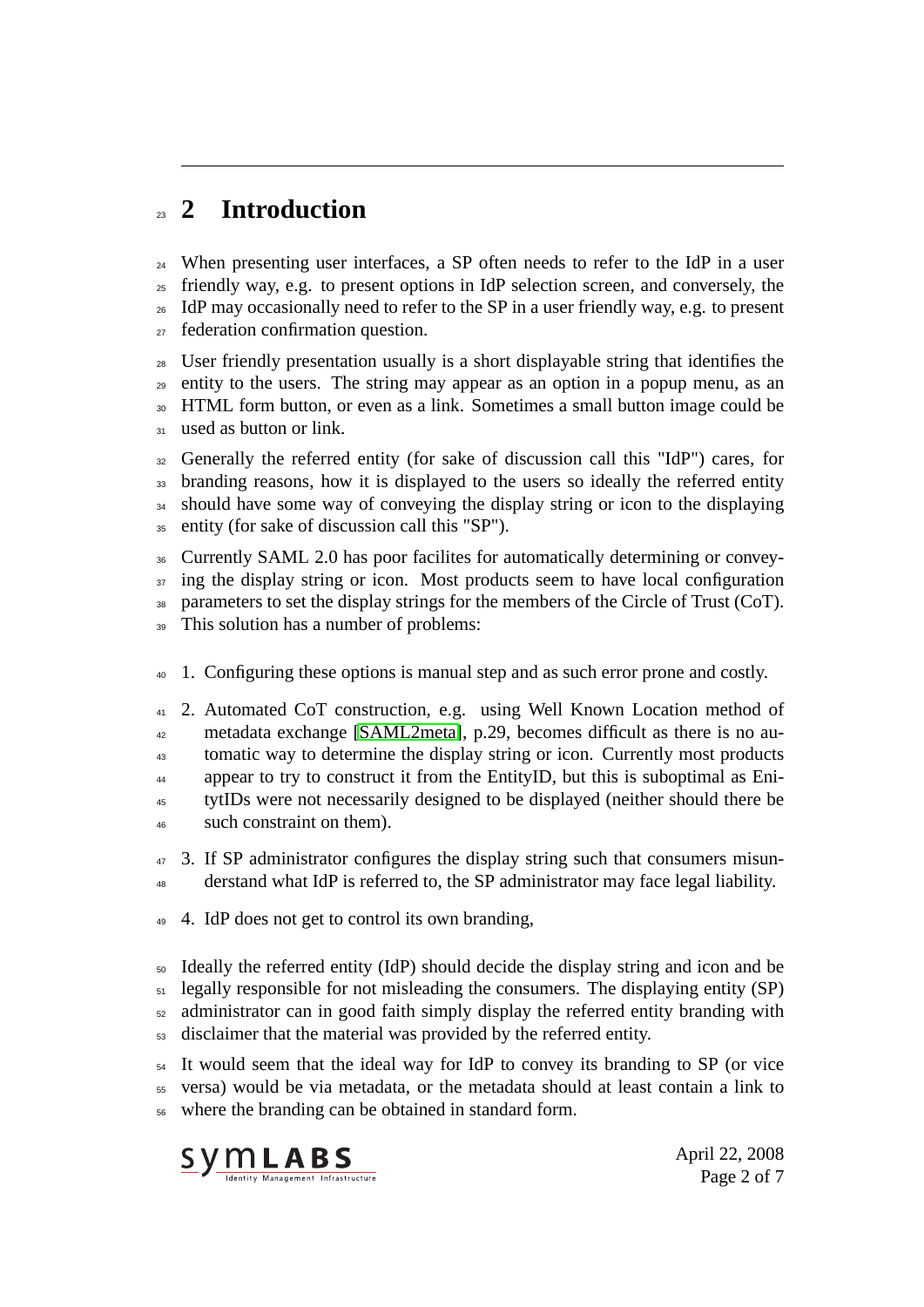Note that the @ProviderName in <AuthnRequest>, see [\[SAML2core\]](#page-6-1) section 3.4

"Authentication Request Protocol", p.50, would seem to try to address this is-

sue, but it is an inadequate solution because it only addresses SP presenting its

branding to IdP, it is only available in <AuthnRequest> interaction, and it lacks

<sup>61</sup> localization features or ability to convey an image.

## **3 Proposal: Use OrganizationDisplayName**

 SAML metadata [\[SAML2meta\]](#page-6-0), Section 2.3.2.1 "Element <Organization>", p.12, already defines syntax for a number of fields that would seem to suite our needs. However, the actual use of these fields is underspecified. I pro- pose refining the definition of these fields. Each *entity* should be modelled as an <Organization>.

The <OrganizationDisplayName> SHOULD be human readable name for identifying the entity in user interfaces displayed by other entities that wish to refer to the entity.

 <OrganizationDisplayName> SHOULD be of such length and formatted in such way, as to allow it to be used in HTML popup lists, selection lists, as button label, or as a link label. In particular, it MUST NOT contain HTML markup, and <sup>74</sup> it SHOULD NOT exceed 40 characters.

In the situations where it is important to identify both the entity and the legal or- ganization that controls or owns it, the <OrganizationName> SHOULD identify  $\pi$  the controlling or owning organization. While <OrganizationName> should be human readable, it SHOULD NOT be used for display or branding purposes in the user interfaces, unless the legal context is relevant.

 This approach does not require schema changes. Existing implementations, how-81 ever, would need to be changed to implement this convention. The change is not  $\frac{1}{82}$  foreseen to be difficult, but it is a change.

# **4 Proposal: Use OrganizationURL for image**

 $_{84}$  The branding image issue is more complicated. The branding image can take several forms

 a. Simple image file, such as JPEG or PNG. However, even simple image case <sup>87</sup> needs to deal with potentially multiple sizes of the image.



April 22, 2008 Page 3 of 7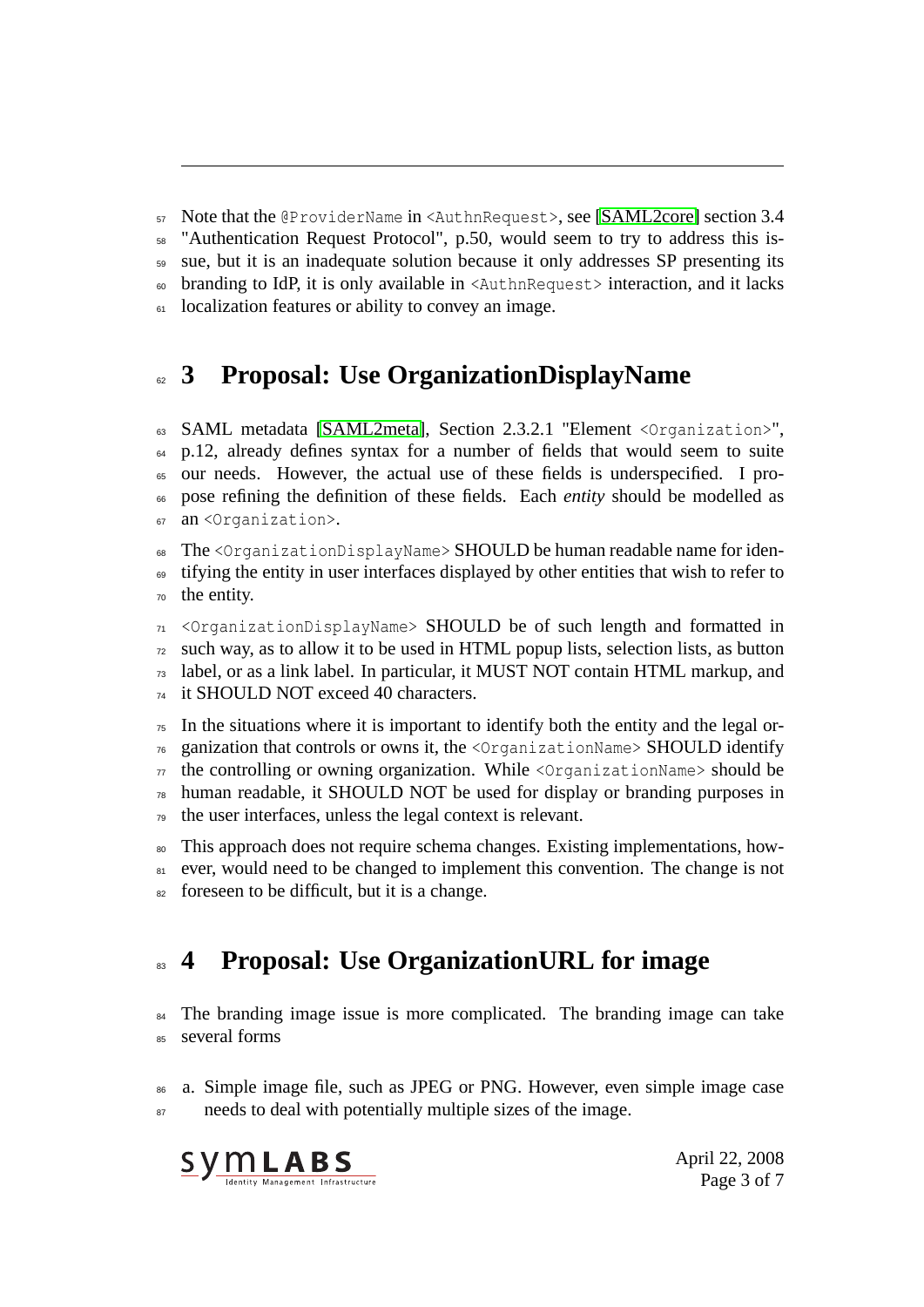88 b. An HTML fragment which may include formatted text or even  $\langle \text{im} \varphi \rangle$  tags.

89 Major problem would be controlling the links that may be embedded in the

fragment or the screen real eastate that the fragment tries to grab - not to men-

<sup>91</sup> tion any embedded scripts, etc.

 There is also the issue of whether the branding image should be included inline in the metadata, or whether it should be referenced by URL. In the latter case the referenced organization may gain information about accesses to the user interface page that is displayed. Combined with ability to set cookies to one's own domain, quite a lot of information could be gained - or an image customized for the user 97 could be provided.

 To simplify matters, I propose that only images of fixed sizes are permitted and that a naming convention is adopted to allow the SP to identify the im- age size that suites its web page design. These images are referenced using the <OrganizationURL> element and thus fetched from the referenced organization (unless cached).

**Example metadata fragment**

```
104 <Organization>
105 <OrganizationName>IdP Owner Corp</>
106 <OrganizationDisplayName lang="en">Pretty Good IdP</>
107 <OrganizationDisplayName lang="pt">IdP razoávelmente boa</>
108 <OrganizationURL lang="en">https://pg-idp.com/A/B_saml2_icon_468x60.jpg</>
109 <OrganizationURL lang="pt">https://pg-idp.com/C/D_saml2_icon_468x60.jpg</>
110 <OrganizationURL lang="en">https://pg-idp.com/A/B_saml2_icon_150x60.png</>
111 <OrganizationURL lang="pt">https://pg-idp.com/C/D_saml2_icon_150x60.png</>
112 <OrganizationURL lang="en">https://pg-idp.com/A/B_saml2_icon_16x16.gif</>
113 <OrganizationURL lang="pt">https://pg-idp.com/C/D_saml2_icon_16x16.gif</>
114 <OrganizationURL lang="en">https://pg-idp.com/about.html</>
115 <OrganizationURL lang="pt">https://pg-idp.com/sobre.html</>
116 </>
```
#### **4.1 Naming convention for branding images**

 The filename component of the branding image URL MUST match following regular expression

120 /saml2\_icon\_(\d+)x(\d+)\.[A-Za-z0-9]+(\?.\*)?\$/



April 22, 2008 Page 4 of 7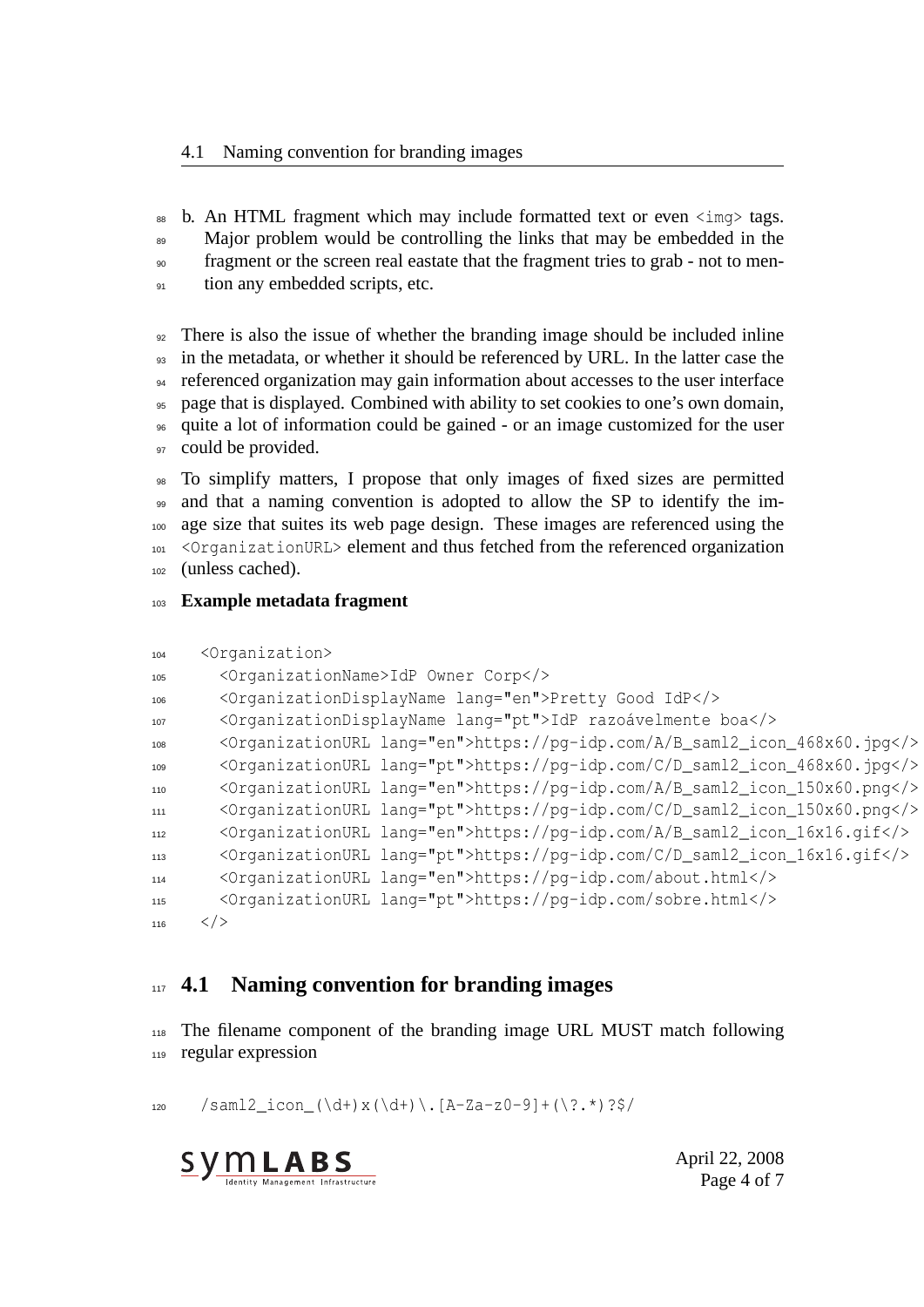where the first parenthesized number is the width of the image (in pixels) and the second parenthesized number is the hight of the image.

 The third parenthesized expression corresponds to an optional Query String com- ponent. The filename suffix is not particularly constrained, but should correspond to the customary suffixes used for the image file format. The image file format should be chosen from the widely supported ones, such as JPEG or PNG. The <sup>127</sup> URL prior to filename component and the prefix of the filename component are deliberately left unspecified.

The width and height SHOULD appear in the combinations listed in the Table[-1.](#page-4-0)

|     |    | Width   Height   Typical naming |
|-----|----|---------------------------------|
| 468 | 60 | $B_sam12\_icon_468x60.jpg$      |
| 150 | 60 | $B_sam12\_icon_150x60.jpg$      |
| 16  | 16 | $B_sam12\_icon_16x16.jpg$       |

<span id="page-4-0"></span>Table 1: Branding image sizes

#### **4.2 Algorithm for choosing branding image**

 The displaying user interface SHOULD use following algorithm to determine which image to display.

 1. Select from set of all <OrganizationURL>s the ones whose filename compo-nent matches the naming convention for any size. This forms a candidate set.

 If this results in empty set, use other means, such as <OrganizationDisplayName> for display.

 2. Select from the candidate set the ones whose @lang XML attribute matches the language of the user interface. If this results in empty set, use implementation 139 dependent heuristic to select next best candidates.

 3. Select from the reduced candidate set the first image that matches the desired size. If none match, use implementation dependent heuristic to select the next best candidate, possibly using @height and @width XML attributes of the <img> tag to stretch or shrink the candidate to the desired size.

 The selection algorithm and heuristics MUST tolerate <OrganizationURL>s that do not follow the naming convention for branding images. Such URLs are valid for other purposes.



April 22, 2008 Page 5 of 7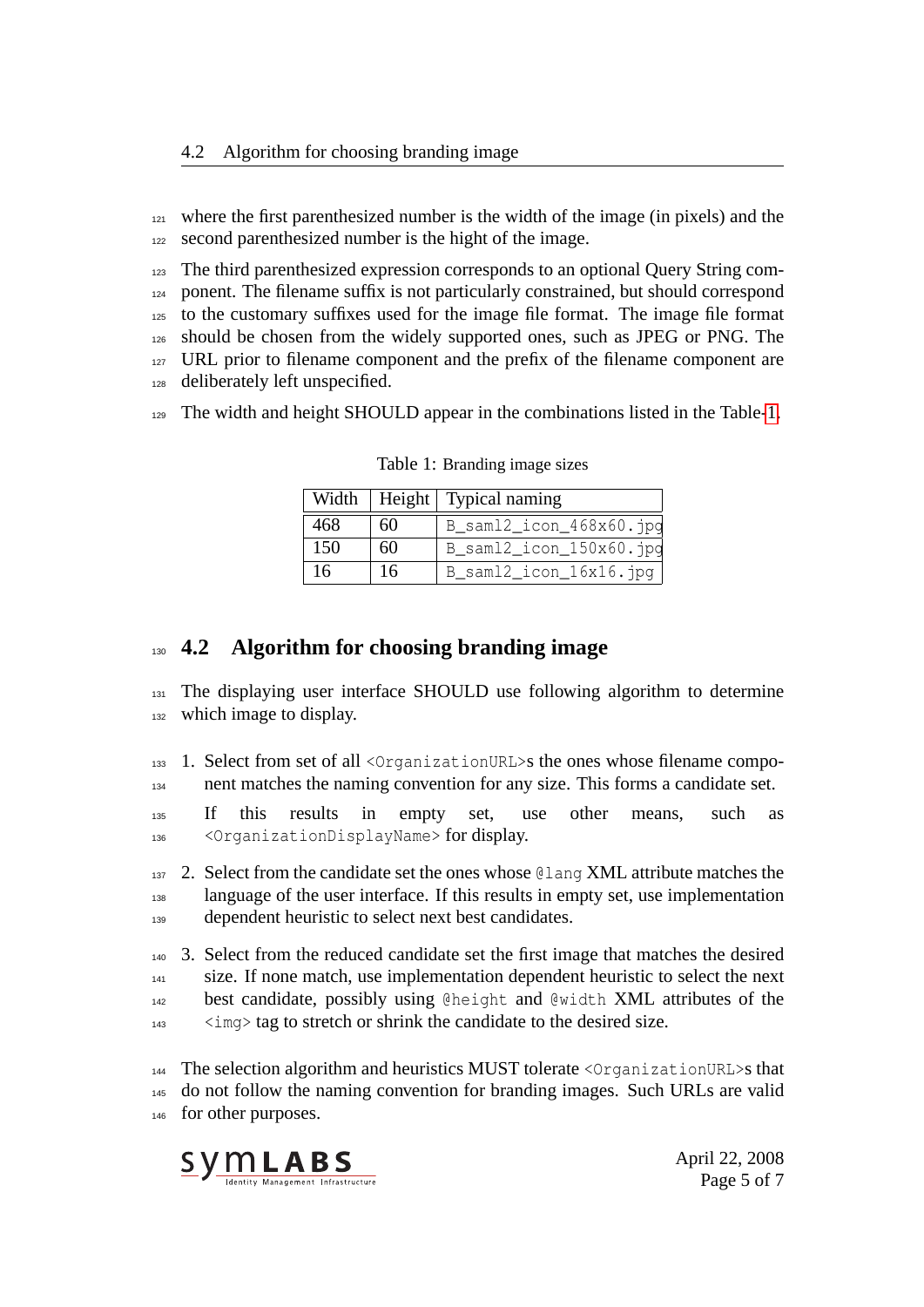The @lang XML attribute is optional. If omitted, the treatment is implementation dependent, but every effort SHOULD be made to display something.

### **5 Discussion**

 The administrator of the referenced entity (as opposed to who displays the user interface) is legally responsible for correctly representing the referenced entity towards the end user. CoT agreement can further enforce this point, by calling it out and the displayer of the images can insert a disclaimer that it is only displaying material provided by the referenced entity.

 The display string is carried inline in the metadata and can, thus, be vetted by displayer according to its policies for accepting metadata.

 The branding image is provided by reference and the displayer can not control whether the referenced entity changes the image (possibly after vetting). This provides flexibility, but may be seen by some displayers as a legal threat. They can adopt following solutions:

A. Only use display string

 B. Fetch the branding images at the time of vetting and store them locally (this may require copyright license clause to be inserted into the CoT agreement). When displaying, point to the local copies. This technique also avoids leaking traffic analysis information to the referenced entity and prevents the cookie related abuse or personalization.

 It is intentional that the mapping between display representation of an entity and its EntityID is not necessarily one-to-one. If a commercial company operates an 169 affiliation of entities, it may be completely acceptable that they are identified by the same display string and branding, as long as the user is not misled.

#### **5.1 Minimal change vs. extension**

 Another possible way to solve the display string and branding image problem would be to extend the metadata schema to explicitly express them. We felt that the product cycles would mean that solution would become available much later <sub>175</sub> than with the present scheme.



April 22, 2008 Page 6 of 7